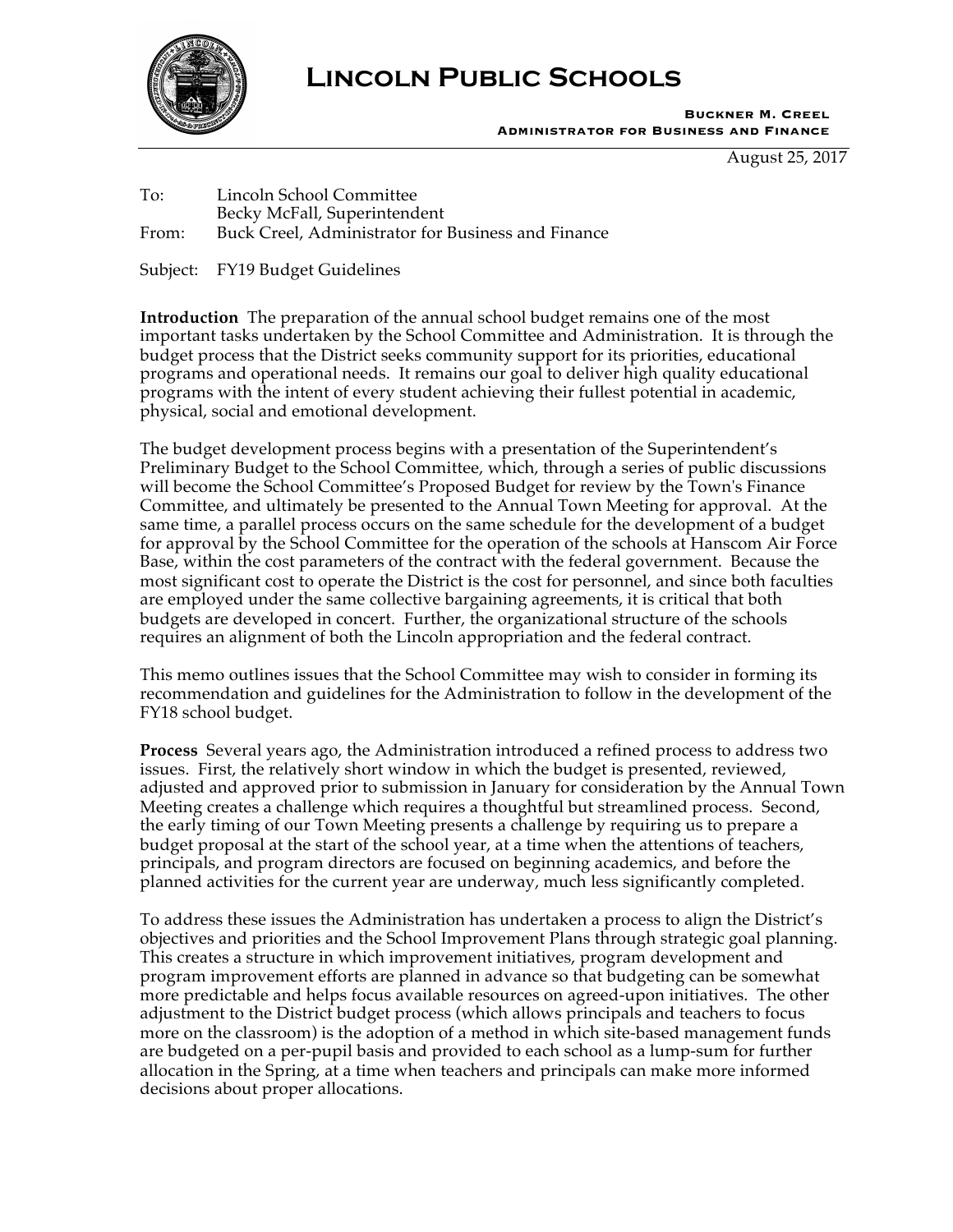These site-based management (SBM) funds are used to support, sustain and enhance the regular academic operations of the schools. Uses of SBM funds include consumables, art supplies, small durable items such as calculators and pencil sharpeners, replacement/upgrade books for classroom resource areas, program supplements such as outside storytellers and performers, etc. SBM funds are not used for personnel salaries; facilities expenses such as equipment repairs or electric bills; operational support expenses such as copier maintenance contracts. While this strategy affects a very small portion of the overall budget  $(-1.5\%)$ , it allows for more informed use of resources and more efficient budgeting. It is the Superintendent's recommendation that we continue with these adjustments with appropriate operational modifications to ensure that the process remains transparent and effective.

The administrative team, in collaboration with the School Committee, works to establish the District Strategic Plan. Several strategic objectives are identified, with strategic priorities further outlining how each goal will be achieved and measured. It is our recommendation that we continue to rely on these strategic objectives and priorities to guide decisions about resource allocation and budget requests.

Over the course of the last several budget cycles, we have achieved greater efficiency in the budget. Few, if any, opportunities for further large reductions without changing school programs remain.

Since FY03 the Administration has managed the school budget carefully and ended each year "in the black." This careful management, along with the generous support of the community, the contract with the federal government, collaboration with the Finance Committee on funding strategies for reimbursements (Special Education Circuit Breaker, Medicaid and Erate), and the Administration's consistent attention to grant opportunities has allowed the District to offer a high quality educational experience for all of our students. We have reduced fees to allow more children to participate in special programs (athletics), created new programs funded through the budget (instrumental music, engineering technology, expanded foreign language), advanced efforts in curriculum development, provided a meaningful mentor program for new teachers and administrators and offered a broaderbased professional development program for teachers. Finally, participating in the Capital Planning process supports the operational budget by funding large-scale technology improvements and large facilities projects through direct warrants on a periodic basis.

In spite of these efforts, the budget is affected by the current state of the economy in general and by the health of the Commonwealth and Town finances in particular. The School Committee and the Administration need to review the impact of these factors on available funds, to be sensitive to changing conditions and to look to the Finance Committee for guidance as appropriate.

**Budget Considerations** The Administration is in the process of preparing its FY19 Preliminary Budget for School Committee review. During the budget development process, we will view our decisions through the lens of our Core Values to ensure that the Preliminary Budget we present is internally consistent with the values we hold:

- Excellence and Innovation in Teaching and Learning
- Respect for Every Individual
- Collaboration and Community

We request that the School Committee discuss the budget process and consider the ideas listed in this memo in order to develop and approve guidelines for the development of the school budget.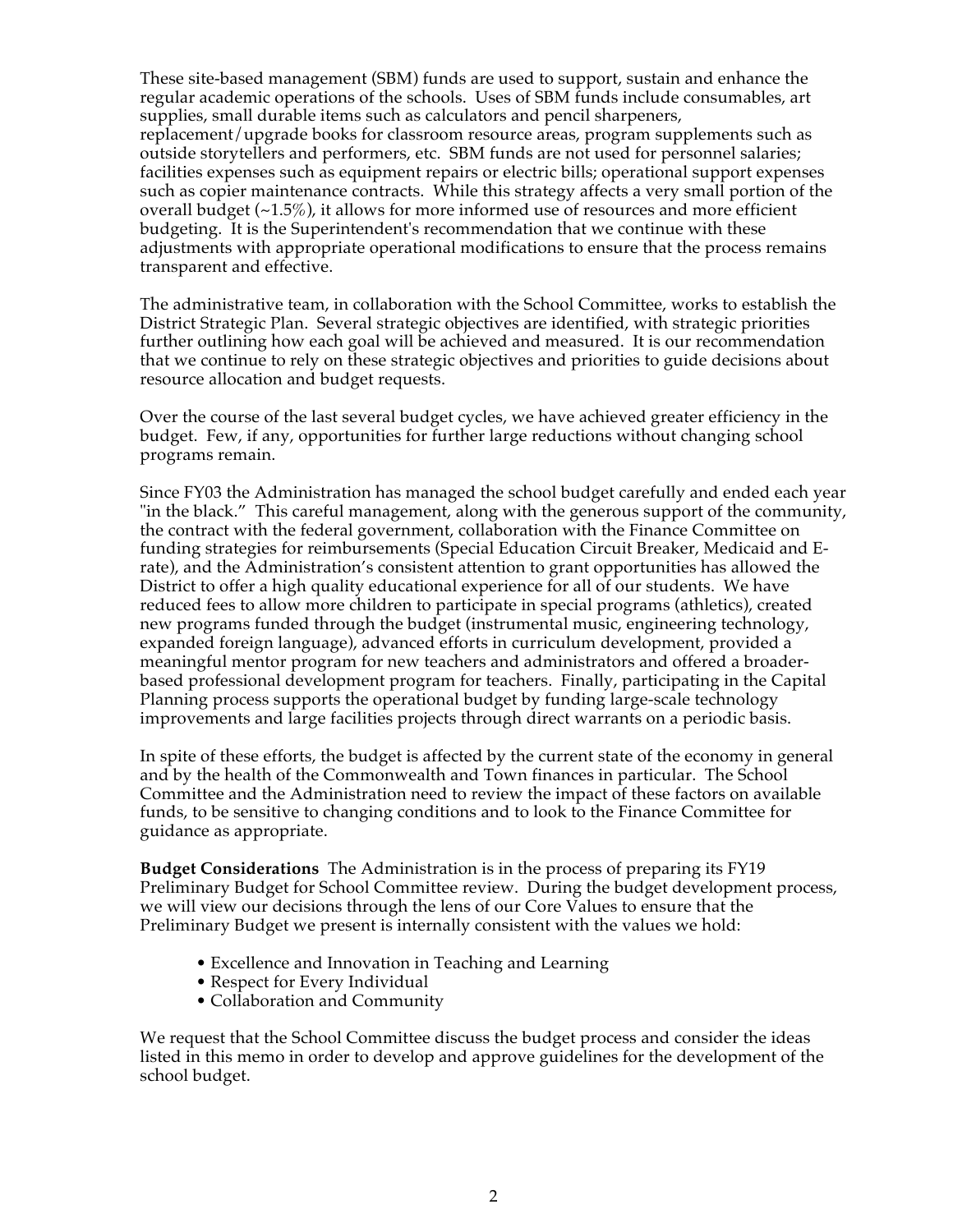#### Goal-focused guidelines

- 1. The budget is the primary way that the School Committee and the Town supports the District's educational vision, and our Strategic Priorities are the primary consideration when building the proposed annual budget.
- 2. Maintain class sizes which benefit student learning and adhere to the School Committee's Policy on Class Size and the requirements of the contract to operate the schools at Hanscom AFB. A review of projected enrollments using the District's cohort survival model will be presented with the Preliminary Budget, along with recommendations for changes in numbers of classrooms as required.
- 3. Ensure that improvement initiatives are aligned with the District's strategic objectives and priorities. Potential improvement initiatives will be presented, along with a discussion of funding required.
- 4. Maintain sufficient resources to sustain curriculum development initiatives.
- 5. Maintain the School Committee's commitment to provide high quality professional development and mentoring for new teachers and administrators. The orientation and integration of new faculty into effective teaching teams remains an important consideration and has been aided by the School Committee's support of the mentor teacher program.
- 6. Carefully consider our role as stewards of Town and federal facilities, plan for sensible restorative and preventative maintenance, and consider historical spending patterns and current facilities assessments to develop maintenance budgets. This issue must be considered in light of the facilities projects under discussion at the Lincoln School and planned for the Hanscom schools.
- 7. Comply with the criteria set forth in the contract to operate Hanscom schools and maintain comparability to the Lincoln program. Several factors will affect development of the Hanscom portion of the budget:
	- a. Careful consideration of this guideline may be required in light of the everchanging enrollment at the Hanscom schools; even though the housing project was completed in August 2011, we are still experiencing an impact on enrollment.
	- b. The Department of Defense (DoDEA) awarded a one-year contract to the District in June 2017, so the price for various enrollment bands is known only for the current budget year, FY18. DoDEA will probably issue an RFP for continued operation of the Hanscom Schools before December, while the budget is still under discussion. We will continue to develop the budget in coordination with the response to the RFP. Pending additional enrollment discussions, the administration recommends setting the Hanscom budget at the Band 3 (550-599 students) price.
	- c. Planning for FY19 will assume that the Hanscom Middle School will operate in the new school facility completely out of the construction warranty period which began in April 2016. This will require the estimation of operating costs, without any significant actual experience.
	- d. Planning will continue for the replacement of the Hanscom Primary School, currently under construction. For school year 2018-2019, the Hanscom Primary School will operate in the temporary facility they currently occupy. Planning for FF&E (furniture, fixtures and equipment) for the new Hanscom Primary building will begin in FY18, with purchase of FF&E occurring in FY19 to support an anticipated move in August 2019.
	- e. The population of students with special needs will likely continue to increase.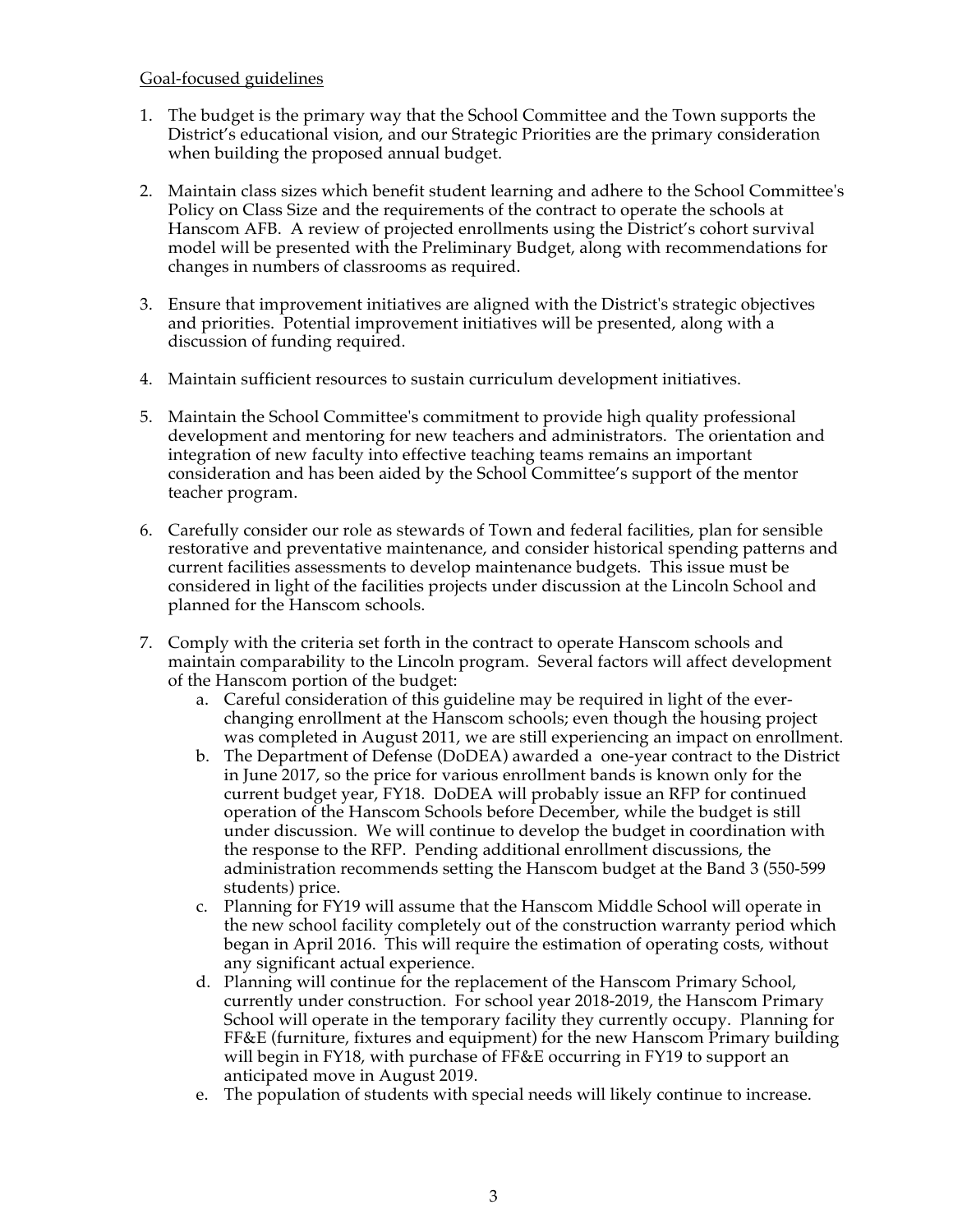#### Budget process-focused guidelines

- 1. Include core program costs in the base budget.
- 2. As appropriate, maintain level services, i.e., this year's program projected at FY19 costs.
- 3. Develop analysis of FTE allocations for special subject areas and staffing needs for existing programs and deploy resources, as necessary, in line with projected enrollments.
- 4. Review programs which include positions initiated or partially funded by expiring gifts, grants, fees and tuitions or recently adjusted programs and examine the financial implications for future costs.
- 5. Include considerations related to:
	- a. cost of living adjustments for non-bargaining group employees.
	- b. contract negotiations with the custodians' union during the 2017-2018 school year.
	- c. a follow-on contract for bus service for the Lincoln School.
	- d. impact of projected increases in the cost of health benefits directly on the Hanscom budget and indirectly on Town finances.
- 6. Carefully monitor usage of fuel and energy, review historical data and build projections in collaborations with the District's energy vendors and collaborative partners. Incorporate the last year of the long-term energy prices locked in during FY15.
- 8. Apply special revenue funds as agreed to with the Finance Committee.
- 9. Maintain METCO enrollment at 91 students if possible but budget for the anticipated enrollment.
- 10. Generally project level funding from grants, state aid and revolving accounts, e.g., tuition and fees, but analyze on a fund-by-fund basis to reflect specific situations. Recent experience continues to validate this guideline for the state grants as these fund amounts have remained relatively static. For the federal grants, the amounts have decreased in each of the last two budget years, and this trend is likely to continue.
- 11. Identify opportunities for savings through both bottom-up and top-down reviews of budget proposals.

**Timeline** Attached is a suggested budget timeline for the School Committee's consideration. Historically, the budget preparation process begins in early September, in advance of the Finance Committee's (FinCom) guidance, with preparation of the Superintendent's Preliminary Budget. The Administrative Council began its process in August and will meet prior to the next scheduled School Committee meeting. The presentation of the Superintendent's Preliminary Budget, currently scheduled for November  $9<sup>*</sup>$ , kicks off the School Committee's active review of the proposed program.

The Administration hopes to receive the FinCom's guidance by October  $15<sup>*</sup>$ . In past years, the cost to maintain level services (this year's program projected at next year's costs) has exceeded the budget amount provided by the FinCom guidance.

**Next Steps** The Administration asks the School Committee to review these proposed considerations and the suggested budget timeline and provide us with your guidance for the FY19 budget preparation process.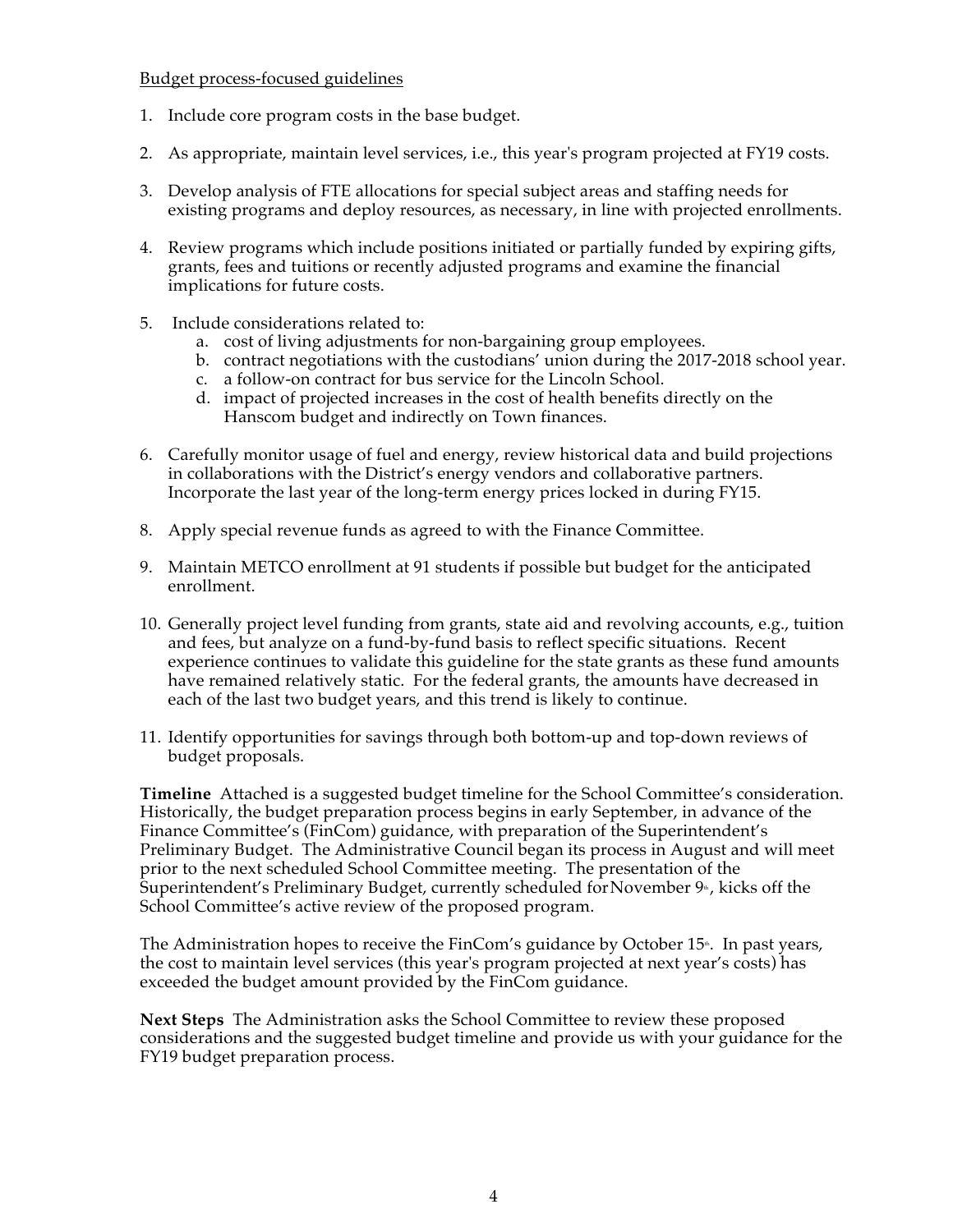### **Lincoln Public Schools FY19 Budget Development Timeline**

#### **September**

- **7** Present budget guidelines memo and proposed timeline to School Committee
- **15**  Administrative Council deadline to submit improvement initiative proposals and contracted services amounts.
- **19 to 28** Budget discussions: Central Office administrators with the Campus administrative teams, discuss improvement initiatives and special considerations, and review projected enrollment and classroom staffing.

#### **October**

**6** – Finalized budget recommendations to Superintendent

#### **November**

**9** – Present preliminary budget overview to School Committee

- **13** Post preliminary budget information on District website
- **30** Budget discussions with School Committee

#### **December**

**6 [T]** – First budget discussion with Finance Committee **14** – Budget discussions with School Committee

#### **January 2018**

**4** – Budget discussions with School Committee **(Budget Hearing)**

**18** – Scheduled School Committee vote on budget proposal

**24 [T]** – Second budget discussion with Finance Committee

#### **February**

**9 to 20** – Develop Town Meeting presentation (if necessary)

#### **March**

**8** – Review Town Meeting presentation draft (if necessary) **24** – Town Meeting

#### **April**

**3** – Budget templates and site-based management funds amounts distributed for allocation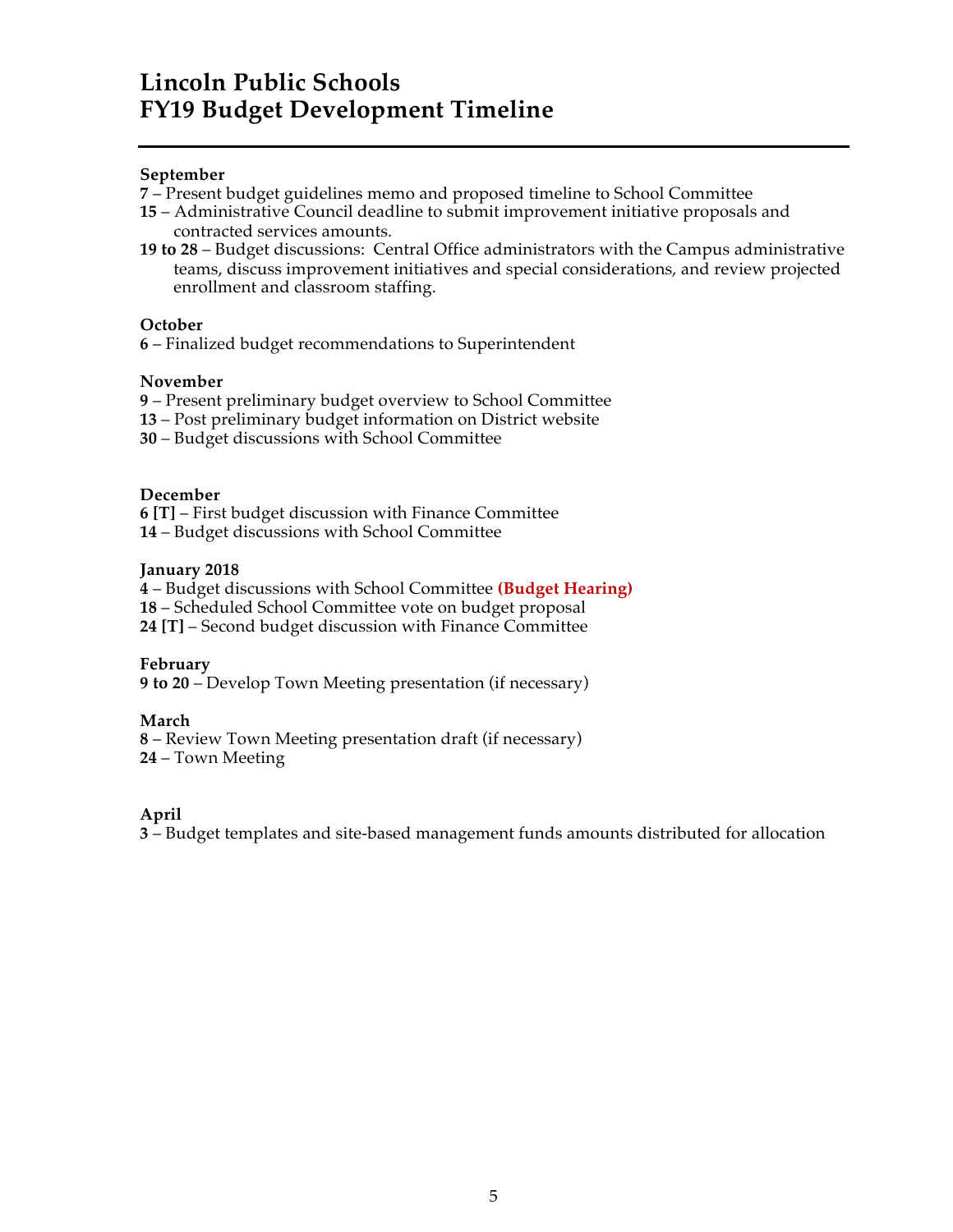

# TOWN OF LINCOLN

MIDDLESEX COUNTY MASSACHUSETTS

**LINCOLN TOWN OFFICES 16 Lincoln Road Lincoln, MA 01773**

- To: All Budgeting Agencies, Town of Lincoln
- From: Lincoln Finance Committee
- Re: FY 2019 Budget Guideline

Date: October 25, 2017

The Lincoln Finance Committee met on October 23 to establish a budget guideline for Town agencies for Fiscal Year (FY) 2019. After a review of available funds, revenue projections, the Town's overall financial obligations, and the general economic situation as well as providing for fixed costs (such as pensions and insurance), the Finance Committee has set a budget guideline for the FY '19 non-override (base) budget that will permit a 2.5% increase in operating expenses, exclusive of fixed costs. Accordingly, each Lincoln budgeting agency is asked to submit a base budget that is limited to 2.5% growth as compared to the FY '18 budget as passed at Town Meeting in March 2017.

We note that the budgeting process with Lincoln Sudbury Regional High School (LSRHS) is more complicated than other budgeting agencies internal to Lincoln, due to the uncertainty stemming from Sudbury's budgeting process, which comes later. Consequently, new for FY'19, the Committee has established a more nuanced guideline for LSRHS. Specifically, as in prior years, the Committee and the Finance Director will work with LSRHS to adequately provide for LSRHS pensions and insurance costs. New for FY'19, we ask that LSRHS submit a base budget that is limited to 2.5% growth on the portion of LSRHS's budget that is net of pensions and insurance costs, *as compared to that portion of the FY'18 Final Assessment*. Note that Lincoln's budgeted amount for LSRHS in FY'19 will include an additional 4.0% buffer to protect against possible increases in Lincoln's Apportionment Ratio for FY'19.

Your budget submissions should be similar in form to those prepared in the prior year. The Committee asks that the submissions indicate the key differences, if any, in terms of personnel, services, and programs between your FY '18 and FY '19 budgets. Given the Town's post-employment benefit liabilities and the potential future capital expenditures facing Lincoln on the school building and community center projects, we ask you to compile your FY '19 budget without consideration of an operating override.

The guideline for the FY '19 budget "cash capital" is set at \$453,000. Note that adjustments were made in FY18 to include routine IT expenditure in the School and Town operating budgets. In FY19, an additional \$236,000 is allotted to fund warrant articles that will appear as "Other Appropriations." These warrant articles include maintenance items from the Town, Schools, and Library. Requested amounts for all capital and maintenance warrant articles should have already been submitted to the Capital Planning Committee. Aside from capital and maintenance warrant articles, any